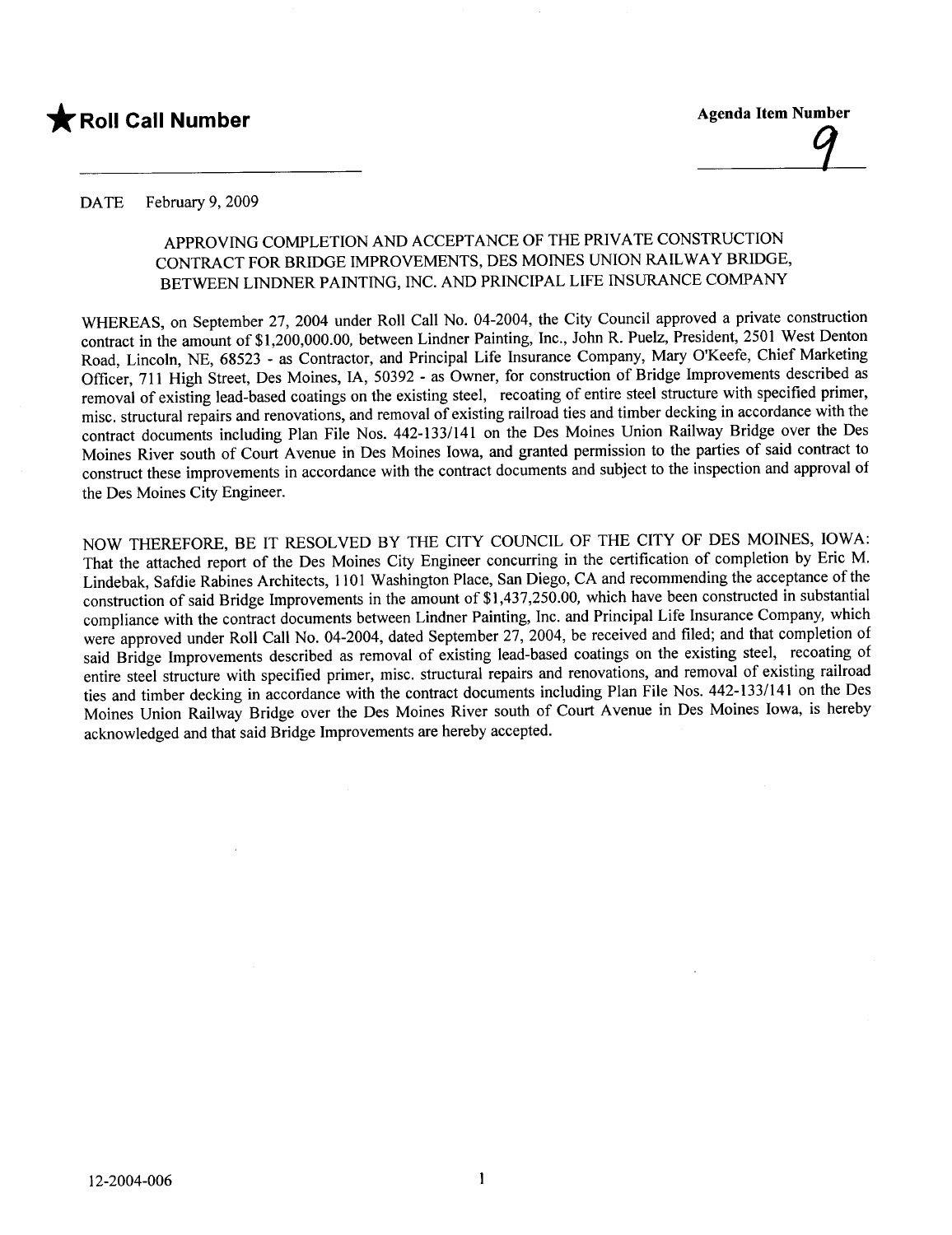# $\bigstar$  Roll Call Number

Agenda Item Number

DATE February 9, 2009

Activity ID 12-2004-006

to adopt. <u> 1980 - Jan Stein Berlin, amerikan b</u> Moved by

FORM APPROVED:

Kathleen Vanderpool

Deputy City Attorney

Funding Source: All project costs are to be paid by the Owner(s), Principal Life Insurance Company



| <b>COUNCIL ACTION</b> | <b>YEAS</b> | <b>NAYS</b> | <b>PASS</b> | <b>ABSENT</b>   |
|-----------------------|-------------|-------------|-------------|-----------------|
| <b>COWNIE</b>         |             |             |             |                 |
| <b>COLEMAN</b>        |             |             |             |                 |
| <b>HENSLEY</b>        |             |             |             |                 |
| <b>KIERNAN</b>        |             |             |             |                 |
| <b>MAHAFFEY</b>       |             |             |             |                 |
| <b>MEYER</b>          |             |             |             |                 |
| <b>VLASSIS</b>        |             |             |             |                 |
| <b>TOTAL</b>          |             |             |             |                 |
| <b>MOTION CARRIED</b> |             |             |             | <b>APPROVED</b> |
|                       |             |             |             | Mayor           |

I, Diane Rauh, City Clerk of said City Council, hereby certify that at a meeting of the City Council, held on the above date, among other proceedings the above was adopted.

IN WITNESS WHEREOF, I have hereunto set my hand and affixed my seal the day and year first above written.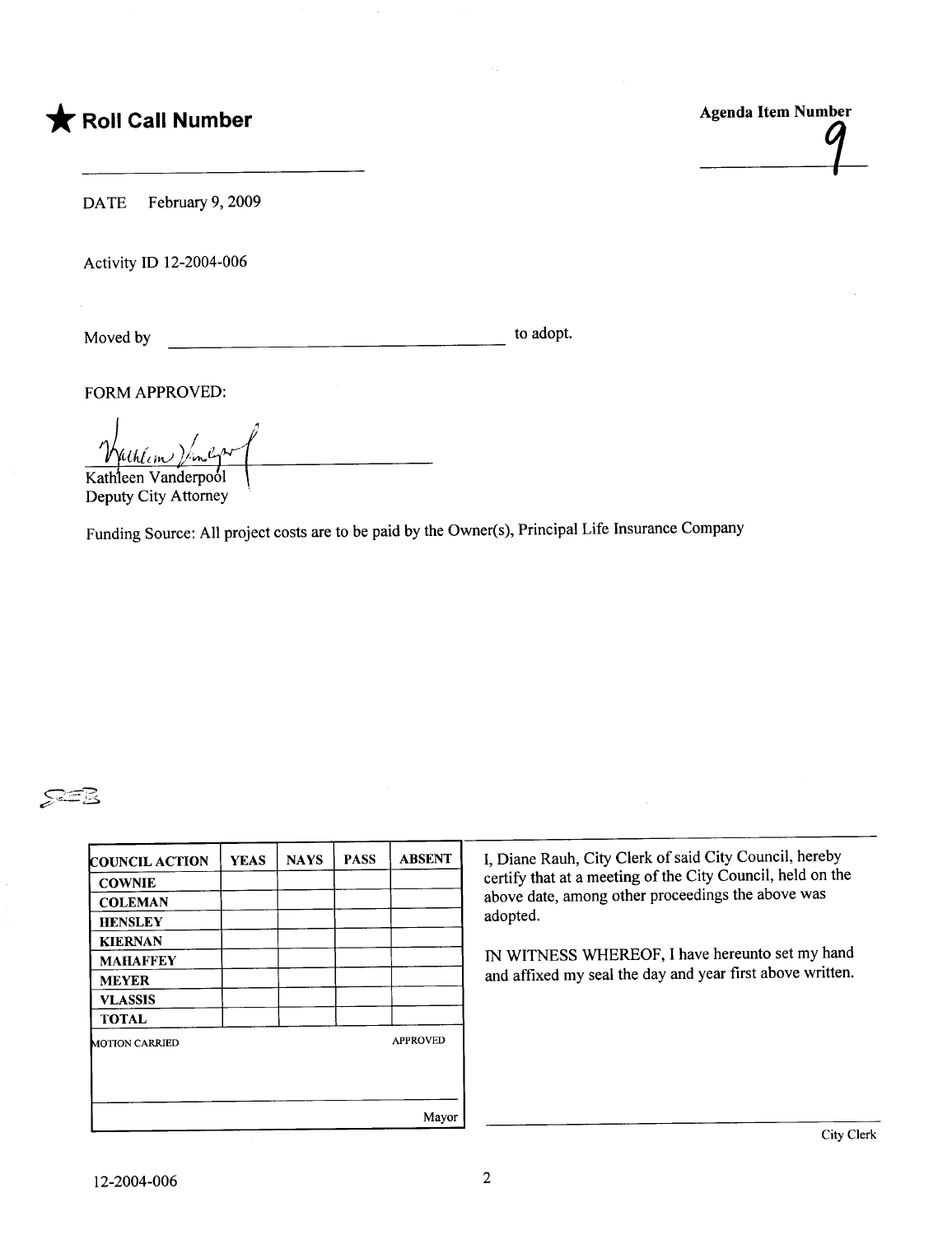$\gamma$ 

#### CERTIFICATION OF COMPLETION

#### AGENDA HEADING:

Approving completion and recommending acceptance of the Private Construction Contract for Bridge Improvements Des Moines Union Railway Bridge, between Lindner Painting, Inc. and Principal Life Insurance Company.

#### SYNOPSIS:

Approve the Jurisdictional Engineer's Certification of Completion, acknowledge the completion and accept construction of said improvement.

#### FISCAL IMPACT:

Amount: \$1,437,250.00 As-Built Contract Cost

Funding Source: No Cost to the City of Des Moines; all costs are to be paid by the Owner, Principal Life Insurance Company

#### CERTIFICATION OF COMPLETION:

On September 27, 2004, under Roll Call No. 04-2004, the City Council approved a private construction contract in the amount of \$1 ,200,000.00, between Lindner Painting, Inc., John R. Puelz, President, 2501 West Denton Road, Lincoln, NE 68523 - as Contractor, and Principal Life Insurance Company, Mary O'Keefe, Chief Marketing Officer, 711 High Street, Des Moines, lA, 50392 - as Owner, for construction of Bridge Improvements described as removal of existing lead-based coatings on the existing steel, recoating of entire steel structure with specified primer, misc. structural repairs and renovations, and removal of existing railroad ties and timber decking in accordance with the contract documents including Plan File Nos. 442-133/141 on the Des Moines Union Railway Bridge over the Des Moines River south of Court A venue in Des Moines Iowa, and granted permission to the parties of said contract to construct these improvements in accordance with the contract documents and subject to the inspection and approval of the Des Moines City Engineer.

I hereby concur with the attached February 2, 2009 certification by Eric M. Lindebak, Safdie Rabines Architects, 1 101 Washington Place, San Diego, CA, who certified that the construction of said Bridge Improvements described as removal of existing lead-based coatings on the existing steel, recoating of entire steel structure with specified primer, misc. structural repairs and renovations, and removal of existing railroad ties and timber decking in accordance with the contract documents including Plan File Nos. 442-133/141 on the Des Moines Union Railway Bridge over the Des Moines River south of Court A venue in Des Moines Iowa, Activity ID 12-2004-006, has been completed in substantial compliance with the contract documents between Lindner Painting, Inc. and Principal Life Insurance Company, which were approved under Roll Call No. 04-2004, dated September 27,2004 and I hereby recommend that the above Bridge Improvements be accepted.



ENGINEERING DEPARTMENT CITY HALL 400 ROBERT D. RAY DRIVE DES MOINES, IOWA 50309-1891 (515) 283-4920<br>FAX (515) 283-4112

> ALL.AMERICA CITY 1119, 1976, 1981 203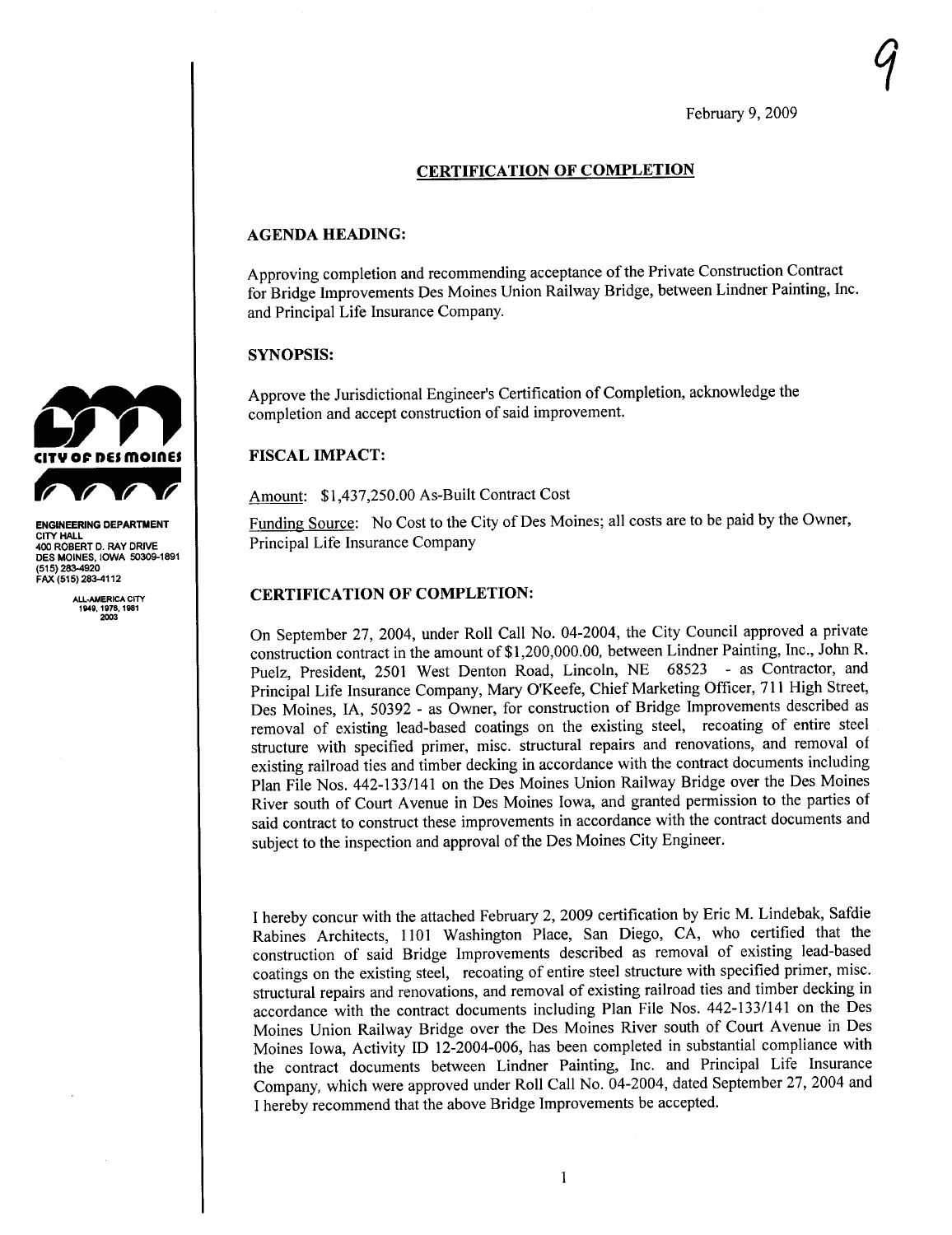I further certify that the amount of completed Bridge Improvements is \$ 1,437,250.00.

 $\sim$ 

Ge & Brever

Jeb E. Brewer, P.E. Des Moines City Engineer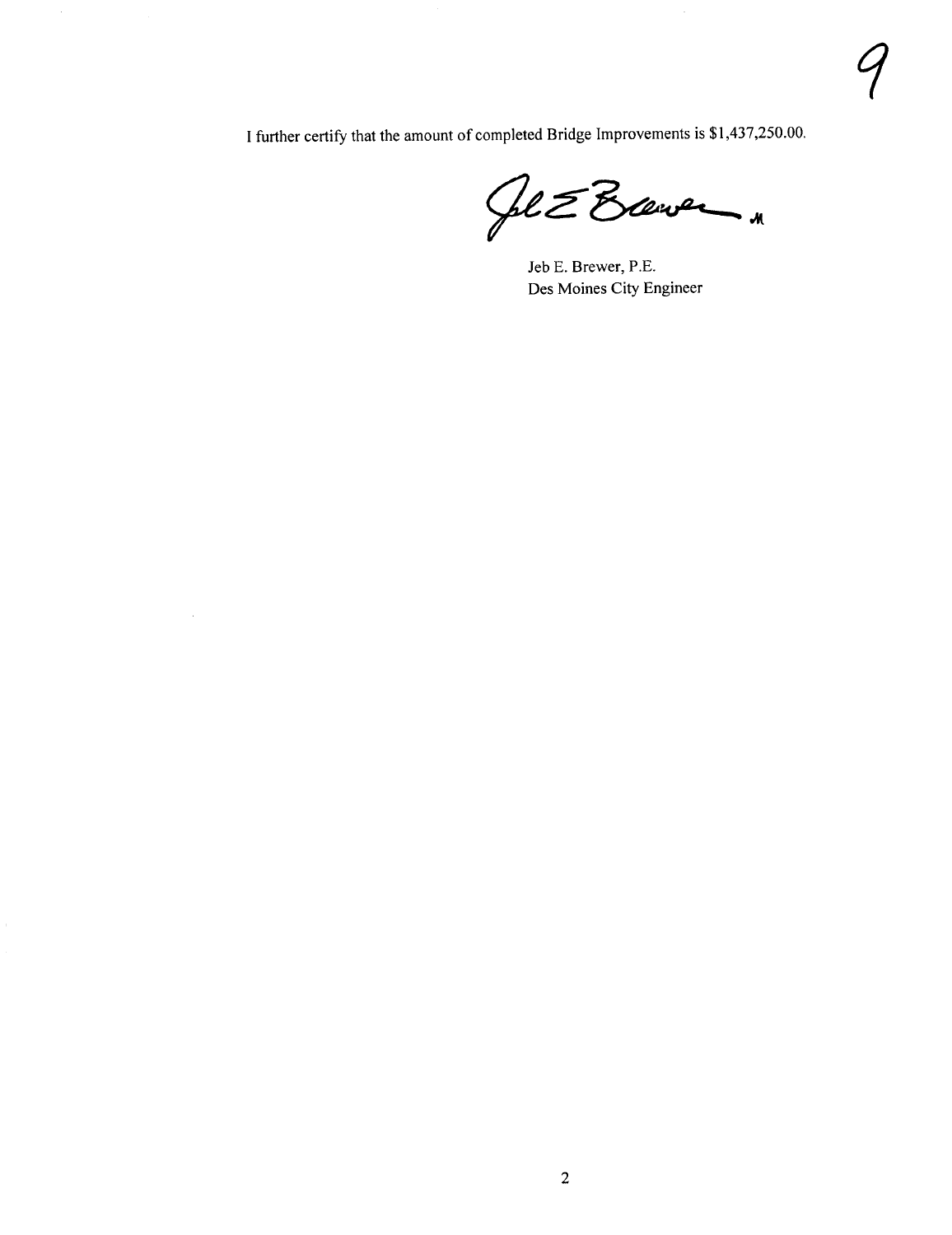$\gamma$ 

02 February 2009

Mr. Jeb Brewer, City Engineer City Hall, 400 Robert D Ray Drive Des Moines, Iowa 50309-1891

Reference: Des Moines Union Railway Bridge Final Acceptance for City of DSM Activity ID No.: 12-2004-006

Dear Jeb,

The Work performed under the Contract referenced above, has been reviewed and found, to the Architect's best knowledge, information and belief, to be complete. The City of Des Moines may issue the "Statement of Competition and Final Acceptance of Work."

This information is for your use and distribution in coordinating this Project. Should you have any questions or concerns, please contact this office.

Repertes.<br>Eric M. Lindebak

Safdie Rabines Architects

c: Mike Flattery, Stanley Consultants Inc.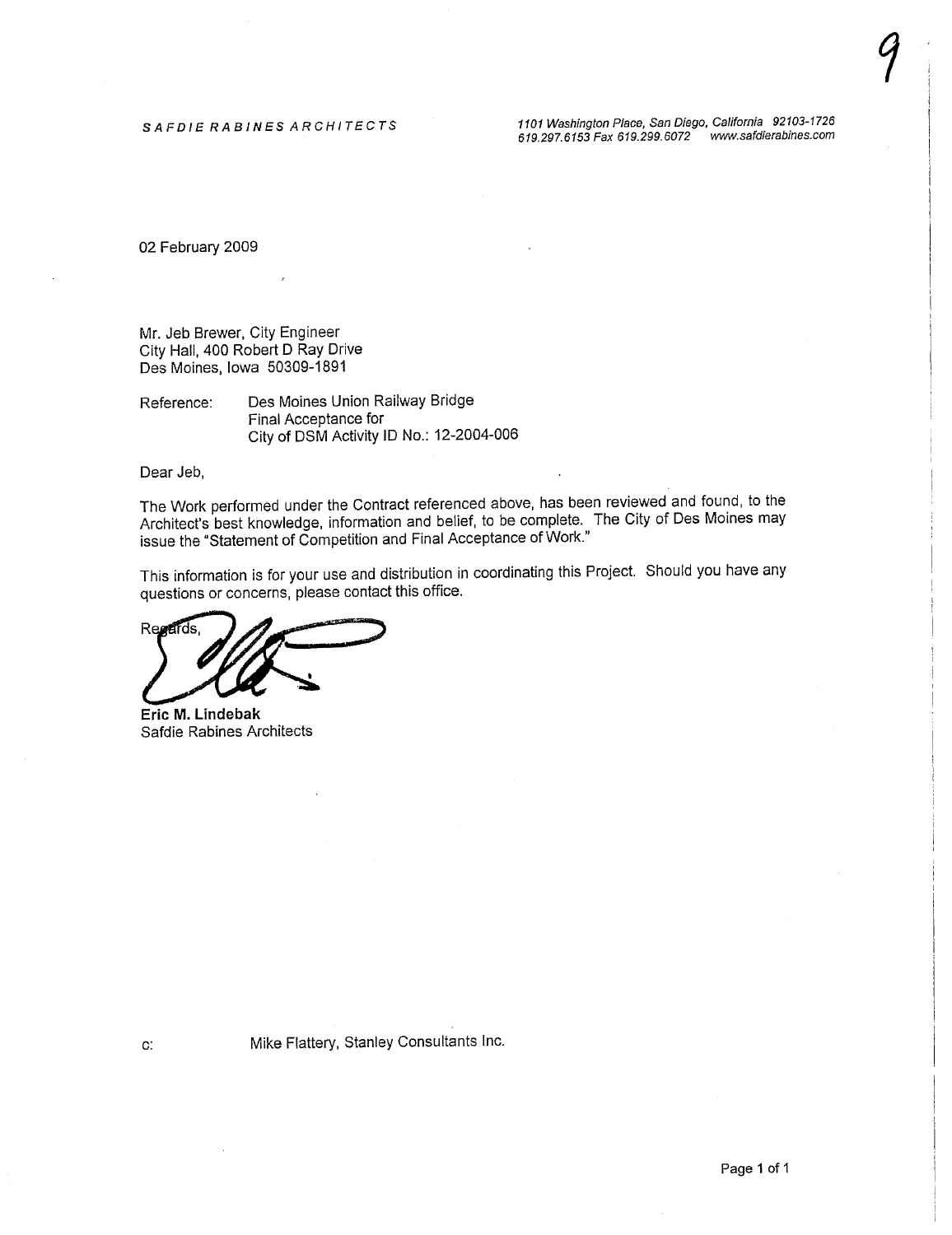### ESTIMATE OF CONSTRUCTION COMPLETED FINAL

 $\gamma$ 

| Project Name Principle Riverwalk Des Moines Union                                           |                             |                  | <b>Activity ID</b>             | 12-2004-006      |                |
|---------------------------------------------------------------------------------------------|-----------------------------|------------------|--------------------------------|------------------|----------------|
|                                                                                             | Railway Bridge - Phase 1    |                  | Plan No.                       | 442-133/141      |                |
|                                                                                             |                             |                  | Date                           | February 2, 2009 |                |
|                                                                                             |                             |                  | UNITS                          | <b>BID</b>       |                |
|                                                                                             |                             | <b>ESTIMATED</b> | <b>CONSTRUCTED</b>             | UNIT             |                |
| <b>ITEM</b>                                                                                 | <b>DESCRIPTION</b>          | <b>UNITS</b>     | TO DATE                        | <b>PRICE</b>     | <b>AMOUNT</b>  |
| $\mathbf{1}$                                                                                | Bridge Renovation - Phase 1 | 1 LS             | 1 LS                           | 1,200,000.00     | 1,200,000.00   |
| Labor, Material and Equipment to Finish<br>CO <sub>1</sub><br>Paint Phase 1 Steel Structure |                             | 1 LS             | 1 LS                           | 237,250.00       | 237,250.00     |
|                                                                                             |                             |                  | <b>Total Construction Cost</b> |                  | \$1,437,250.00 |

PREPARED BY t CHECKED BY